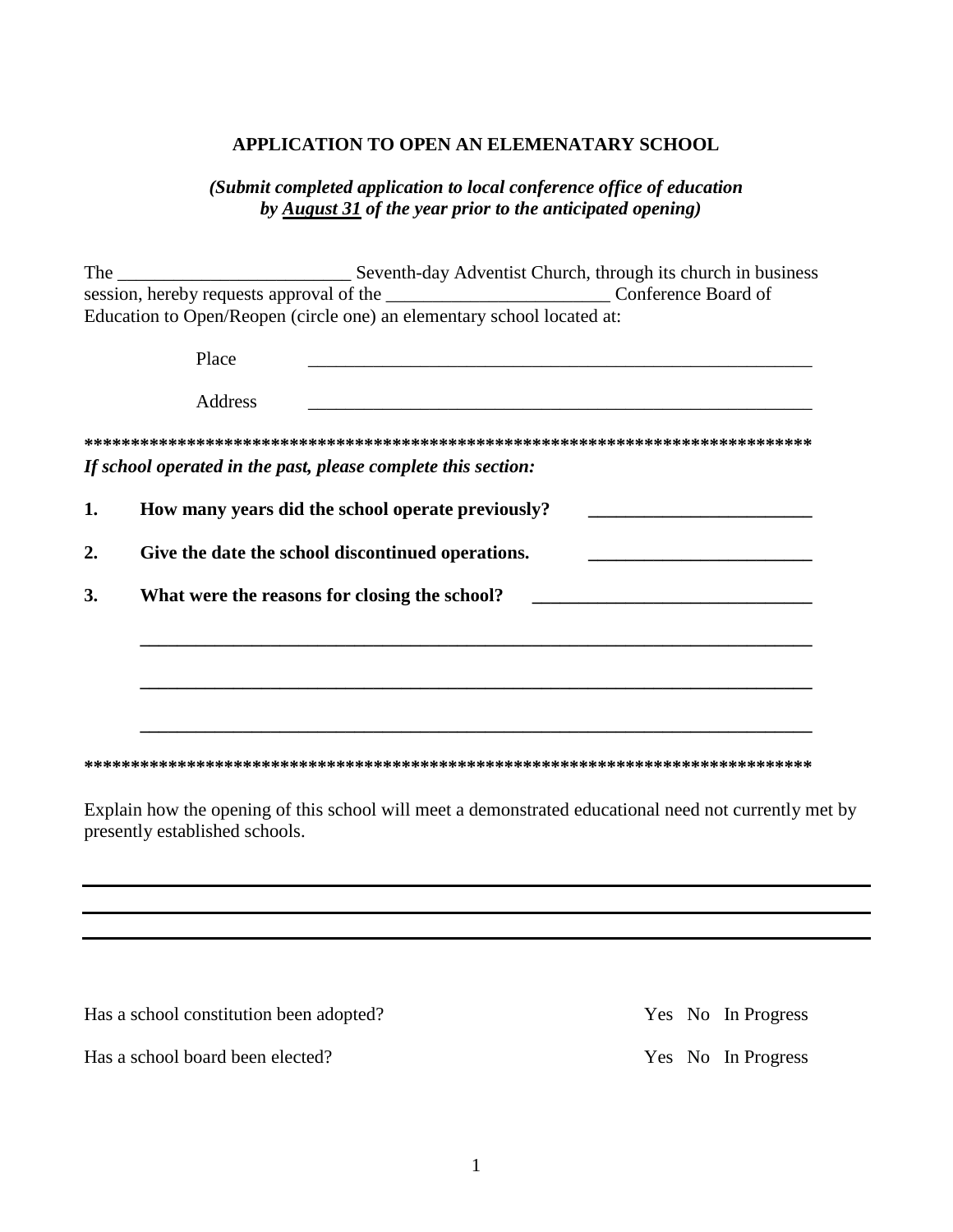#### **Enrollment Projection**

In the first year of operation the enrollment by grades is projected as follows:

 $1^{st}$  \_\_\_\_\_ 2<sup>nd</sup> \_\_\_\_\_ 3<sup>rd</sup> \_\_\_\_\_ 4<sup>th</sup> \_\_\_\_\_ 5<sup>th</sup> \_\_\_\_\_ 6<sup>th</sup> \_\_\_\_\_ 7<sup>th</sup> \_\_\_\_\_ 8<sup>th</sup> \_\_\_\_ Total \_\_\_\_\_ Future enrollment prospects are based on the following statistics from families in which one or both parents are members of the Seventh-day Adventist church and who are committed to the support of the church school by sending their children to the school and supporting it financially. Number of Children: 8 Yrs. Old \_\_\_\_\_\_ 7 Yrs. Old \_\_\_\_\_\_ 6 Yrs. Old \_\_\_\_\_\_ 5 Yrs. Old \_\_\_\_\_\_ 4 Yrs. Old \_\_\_\_\_\_ 3 Yrs. Old \_\_\_\_\_\_ 2 Yrs. Old \_\_\_\_\_ 1 Yr. Old \_\_\_\_\_\_ Number of children of church families under school age on the opening date of school: Number of school age students who will not attend church school, but will be in public school even if the church school opens:  $1^{st}$  \_\_\_\_\_\_\_ 2<sup>nd</sup> \_\_\_\_\_\_\_ 3<sup>rd</sup> \_\_\_\_\_\_\_ 4<sup>th</sup> \_\_\_\_\_\_\_ 5<sup>th</sup> \_\_\_\_\_\_\_ 6<sup>th</sup> \_\_\_\_\_\_\_ 7<sup>th</sup> \_\_\_\_\_\_ 8<sup>th</sup> \_\_\_\_\_\_\_ **Facilities** If building a new facility, have building and financial plans been submitted for approval to the local conference committee. **Yes No** Give the size of the classroom in square feet \_\_\_\_\_\_\_\_\_\_\_\_\_\_\_\_\_\_\_\_\_\_\_\_\_\_\_\_\_\_\_\_\_\_\_\_\_\_\_\_\_\_ Give the size of the playground area in square feet \_\_\_\_\_\_\_\_\_\_\_\_\_\_\_\_\_\_\_\_\_\_\_\_\_\_\_\_\_ What playground equipment is available? \_\_\_\_\_\_\_\_\_\_\_\_\_\_\_\_\_\_\_\_\_\_\_\_\_\_\_\_\_\_\_\_\_\_\_\_\_\_\_\_\_\_\_\_ \_\_\_\_\_\_\_\_\_\_\_\_\_\_\_\_\_\_\_\_\_\_\_\_\_\_\_\_\_\_\_\_\_\_\_\_\_\_\_\_\_\_\_\_\_\_\_\_\_\_\_\_\_\_\_\_\_\_\_\_\_\_\_\_\_\_\_\_\_\_\_\_\_\_\_\_\_\_ Does the proposed school have adequate desks (teacher and student)? **Yes No** If no, describe plans for ensuring these are in place before the start of school. \_\_\_\_\_\_\_\_\_\_\_\_\_\_\_\_\_\_\_\_\_\_\_\_\_\_\_\_\_\_\_\_\_\_\_\_\_\_\_\_\_\_\_\_\_\_\_\_\_\_\_\_\_\_\_\_\_\_\_\_\_\_\_\_\_\_\_\_\_\_\_\_\_\_\_\_\_\_ Does the classroom have chalk/white (circle one) boards? **Yes No** If no, describe plans for ensuring these are in place before the start of school. \_\_\_\_\_\_\_\_\_\_\_\_\_\_\_\_\_\_\_\_\_\_\_\_\_\_\_\_\_\_\_\_\_\_\_\_\_\_\_\_\_\_\_\_\_\_\_\_\_\_\_\_\_\_\_\_\_\_\_\_\_\_\_\_\_\_\_\_\_\_\_\_\_\_\_\_\_\_ Are teaching tables (kidney for primary grades or adequate for teacher presentations to individual

classrooms) provided? **Yes No**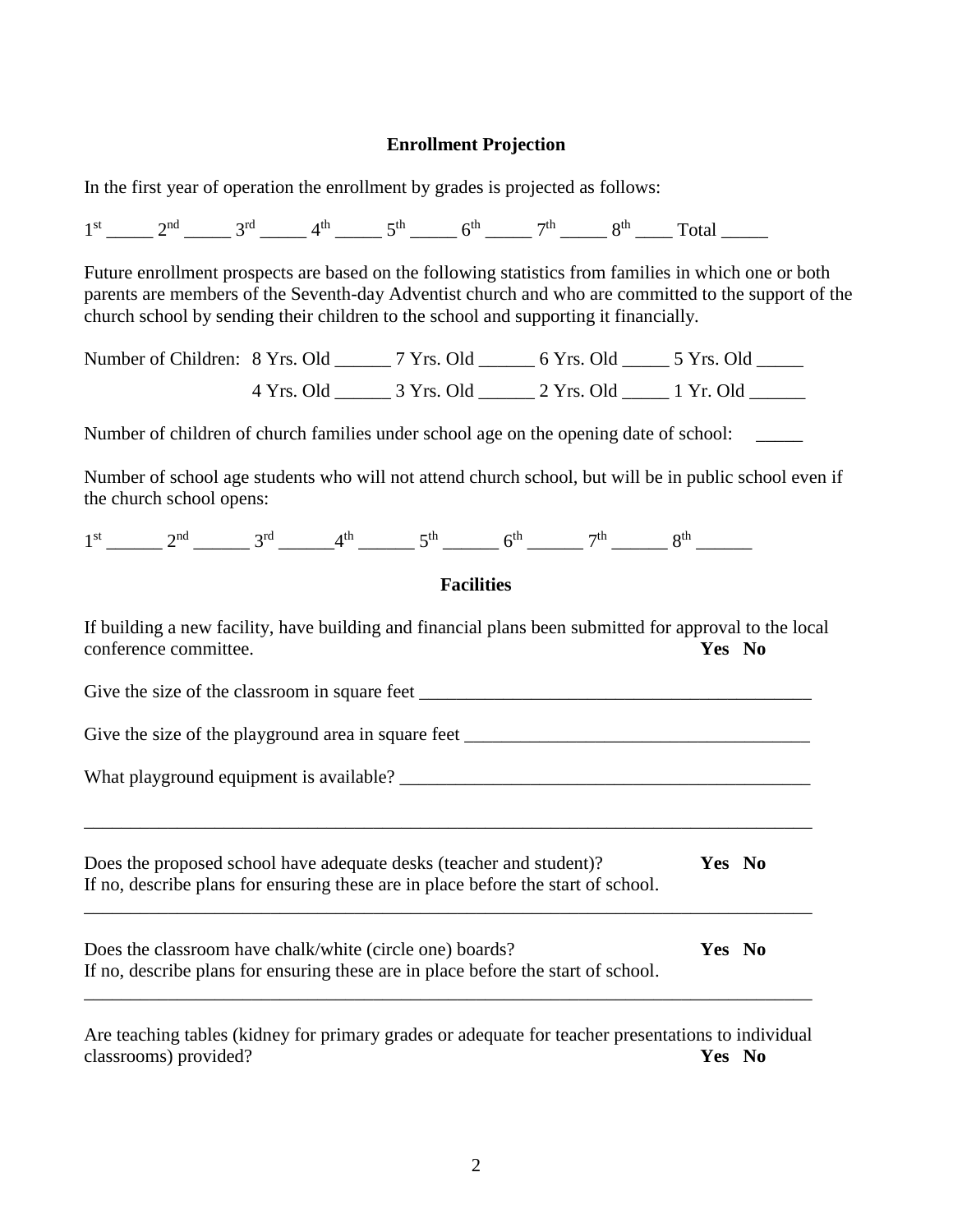Describe what other classroom equipment is currently on hand or will be provided prior to the opening of the school.

| Currently on hand:                        |  |
|-------------------------------------------|--|
|                                           |  |
| Will have prior to opening of the school: |  |

\_\_\_\_\_\_\_\_\_\_\_\_\_\_\_\_\_\_\_\_\_\_\_\_\_\_\_\_\_\_\_\_\_\_\_\_\_\_\_\_\_\_\_\_\_\_\_\_\_\_\_\_\_\_\_\_\_\_\_\_\_\_\_\_\_\_\_\_\_\_\_\_\_\_\_\_\_\_

### **Financial**

What is the tithe of the church for the last calendar year? \$\_\_\_\_\_\_\_\_\_\_\_\_\_\_\_\_\_ Please attach a proposed budget, including tuition rates.

## **Staffing**

| The school requests the conference provide a denominationally certificated teacher. | Yes No |  |
|-------------------------------------------------------------------------------------|--------|--|
| The school intends to staff the school according to union teaching load guidelines. | Yes No |  |
| Please explain any no answer:                                                       |        |  |

\_\_\_\_\_\_\_\_\_\_\_\_\_\_\_\_\_\_\_\_\_\_\_\_\_\_\_\_\_\_\_\_\_\_\_\_\_\_\_\_\_\_\_\_\_\_\_\_\_\_\_\_\_\_\_\_\_\_\_\_\_\_\_\_\_\_\_\_\_\_\_\_\_\_\_\_\_\_

## **Curriculum**

| The curricular offerings will be in harmony with the union education code.                                                                                                  | Yes No |  |
|-----------------------------------------------------------------------------------------------------------------------------------------------------------------------------|--------|--|
| The Mid-America Union Textbook List will be the basis for textbook selection.                                                                                               | Yes No |  |
| The school will provide adequate curricular material for each student with appropriate<br>teacher's guides, etc. (in consultation with the conference office of education). | Yes No |  |
| Subject offerings and class period time allotments will be in agreement with<br>Mid-America and local conference boards of education policies.                              | Yes No |  |
| Please explain any no answer:                                                                                                                                               |        |  |

\_\_\_\_\_\_\_\_\_\_\_\_\_\_\_\_\_\_\_\_\_\_\_\_\_\_\_\_\_\_\_\_\_\_\_\_\_\_\_\_\_\_\_\_\_\_\_\_\_\_\_\_\_\_\_\_\_\_\_\_\_\_\_\_\_\_\_\_\_\_\_\_\_\_\_\_\_\_\_\_\_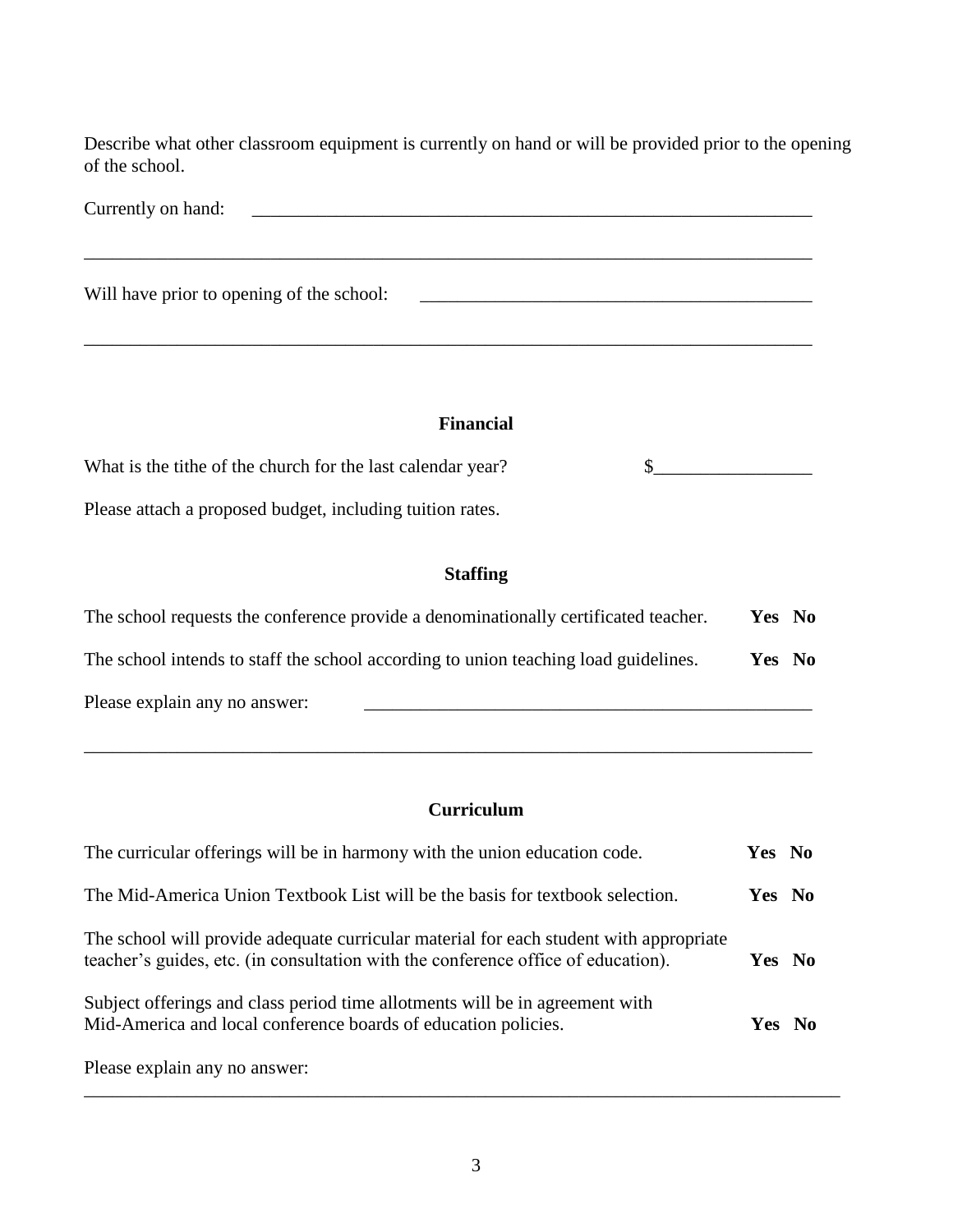### **Additional Information**

Please list other equipment/materials that is or will be on hand prior to the opening of the school. \_\_\_\_\_\_\_\_\_\_\_\_\_\_\_\_\_\_\_\_\_\_\_\_\_\_\_\_\_\_\_\_\_\_\_\_\_\_\_\_\_\_\_\_\_\_\_\_\_\_\_\_\_\_\_\_\_\_\_\_\_\_\_\_\_\_\_\_\_\_\_\_\_\_\_\_\_\_

\_\_\_\_\_\_\_\_\_\_\_\_\_\_\_\_\_\_\_\_\_\_\_\_\_\_\_\_\_\_\_\_\_\_\_\_\_\_\_\_\_\_\_\_\_\_\_\_\_\_\_\_\_\_\_\_\_\_\_\_\_\_\_\_\_\_\_\_\_\_\_\_\_\_\_\_\_\_

\_\_\_\_\_\_\_\_\_\_\_\_\_\_\_\_\_\_\_\_\_\_\_\_\_\_\_\_\_\_\_\_\_\_\_\_\_\_\_\_\_\_\_\_\_\_\_\_\_\_\_\_\_\_\_\_\_\_\_\_\_\_\_\_\_\_\_\_\_\_\_\_\_\_\_\_\_\_

\_\_\_\_\_\_\_\_\_\_\_\_\_\_\_\_\_\_\_\_\_\_\_\_\_\_\_\_\_\_\_\_\_\_\_\_\_\_\_\_\_\_\_\_\_\_\_\_\_\_\_\_\_\_\_\_\_\_\_\_\_\_\_\_\_\_\_\_\_\_\_\_\_\_\_\_\_\_

Please provide any additional relevant information.

### **Suggested Timeline**

This is a suggested timeline to guide the church in meeting the August 31 deadline for submitting an application to the conference superintendent of schools. Churches may complete the feasibility study and recommendation process in a shorter period in order to have the application submitted prior to the deadline.

| Church Board establishes school feasibility study committee                                                       | January                                           |  |
|-------------------------------------------------------------------------------------------------------------------|---------------------------------------------------|--|
| Feasibility study committee collects and reviews demographic,<br>financial impact, and facility need information. | $January - June$                                  |  |
| Feasibility study committee reports to church board                                                               | June                                              |  |
| Church Board makes recommend to Church in Business Session                                                        | July                                              |  |
| Church Business Meeting approves forwarding application to<br>conference                                          | August                                            |  |
| Application received by superintendent of schools                                                                 | August 31 of year prior to<br>anticipated opening |  |
| On-site visit                                                                                                     | August – September                                |  |
| Board of Education approval                                                                                       | September BOE meeting                             |  |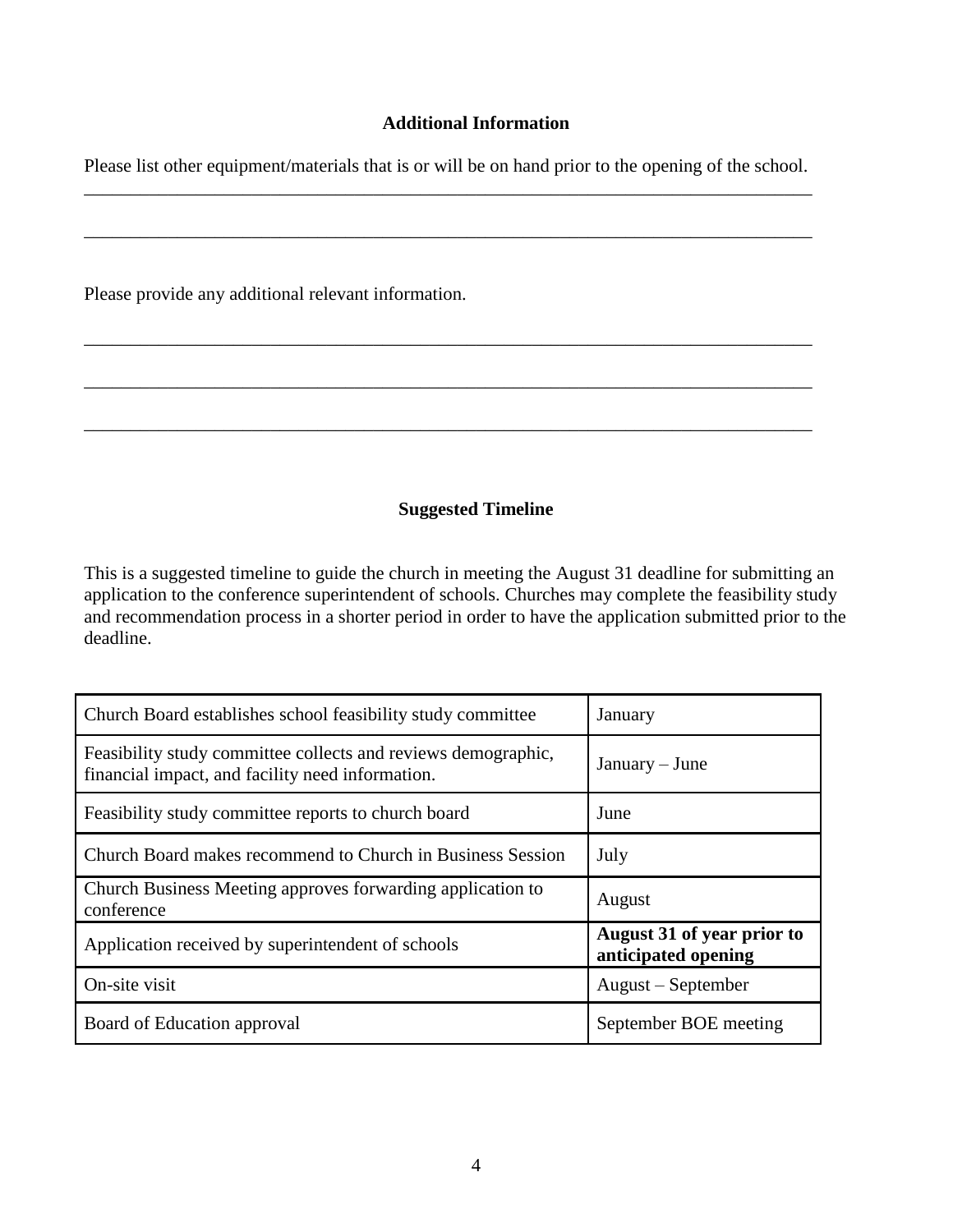# **Approval Process**

**By this application, the church agrees to meet its financial obligation each month in the school and to provide a continuity of operation.**

Church in Business Session Action (write action as presented in official minutes):

| Date of Action:<br><u> 1990 - Jan James Barnett, president eta industrial eta industrial eta industrial eta industrial eta industria</u>                                                                                                  |                                                                                                                      |  |  |
|-------------------------------------------------------------------------------------------------------------------------------------------------------------------------------------------------------------------------------------------|----------------------------------------------------------------------------------------------------------------------|--|--|
| Chairman of Church Board Signature:                                                                                                                                                                                                       | <u> 1989 - Johann John Stone, markin fizikar (h. 1989).</u>                                                          |  |  |
| Church Clerk Signature:                                                                                                                                                                                                                   |                                                                                                                      |  |  |
| <b>Church Treasurer Signature:</b>                                                                                                                                                                                                        | <u> 1989 - Johann Barbara, marka a shekara tsa 1989 - An tsa 1989 - An tsa 1989 - An tsa 1989 - An tsa 1989 - An</u> |  |  |
| To be completed by the Superintendent of Schools                                                                                                                                                                                          |                                                                                                                      |  |  |
| Upon receipt of this application, the conference superintendent will schedule an on-site visit to<br>conduct a study of the proposal (including building plans), the planned program, and an evaluation<br>of existing school facilities. |                                                                                                                      |  |  |
|                                                                                                                                                                                                                                           |                                                                                                                      |  |  |
| <b>Recommendation:</b>                                                                                                                                                                                                                    |                                                                                                                      |  |  |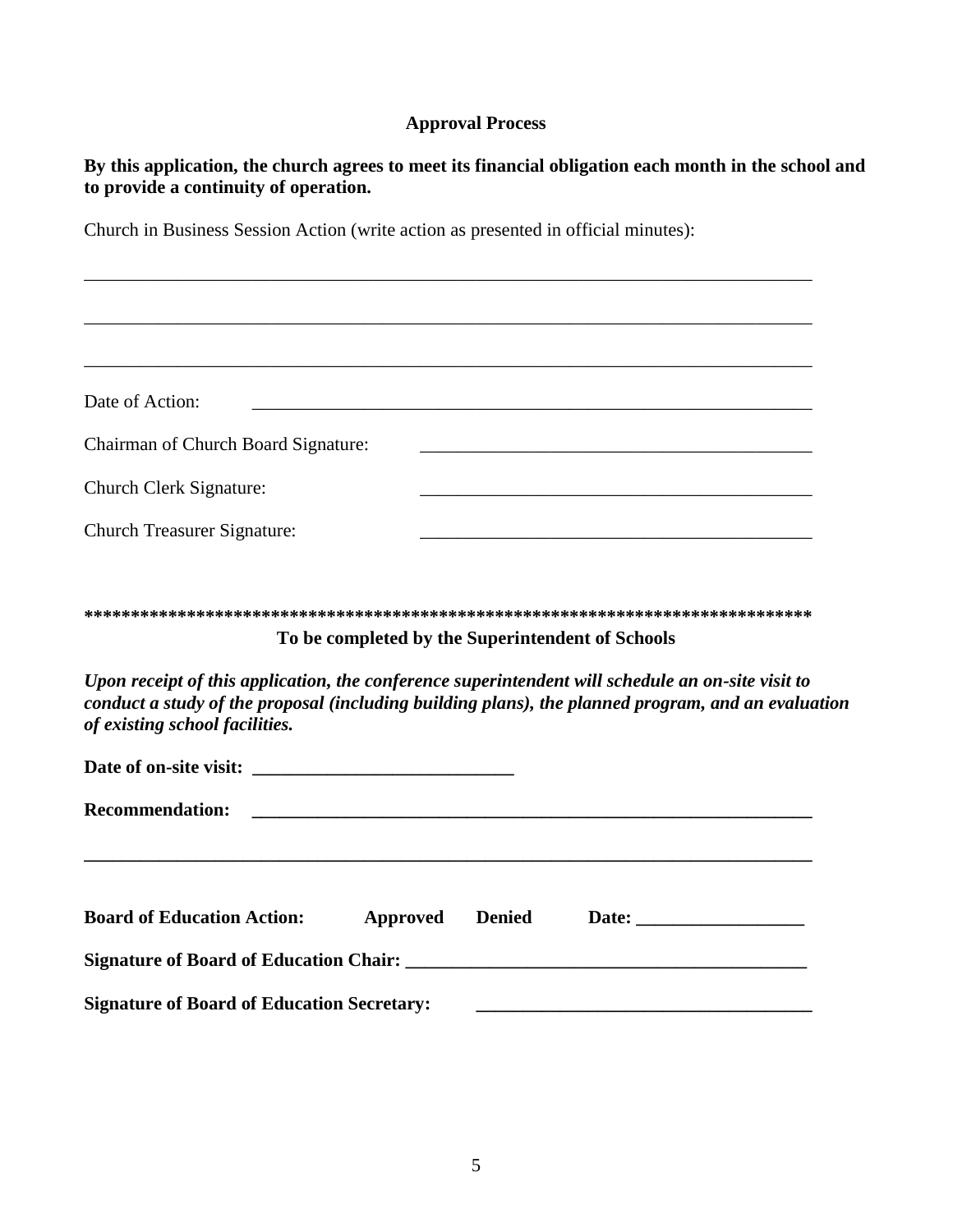#### **THINGS TO BE CONSIDERED WHEN STARTING A CHURCH SCHOOL**

#### **START-UP COSTS** (purchased just once)

1. *Building*

The purchase of a new building or the remodeling of an existing building to be used as a school facility. As stated on page 7 of the Elementary School Building Guidelines booklet, each classroom should have a minimum of 1,000 square feet.

2. *Furniture* 

Desks (student and teacher), chairs, chalkboards, etc. The expense for this may be reduced by purchasing used items in good condition.

3. *Equipment* 

Copiers, maps, globes, projectors, sports equipment, computers, textbooks, etc.

4. *Library*

Library books (including a large number of E.G. White books), reference books, computer software, etc. At least one set of encyclopedias must be less than five years old. Donations of books could reduce this cost.

5. *Miscellaneous*

Bulletin boards, pencil sharpeners, flag (inside and outside), decorative plants, signs, waste baskets, etc.

#### **ON-GOING COSTS** (Needs to be budgeted each year)

| 1. Teacher Salary (2017-2018 - 5% discount if postmarked by the $10^{th}$ of each month)\$46,100.00<br>This figure is established each year and includes only the portion of the salary and expense that is billed to the<br>school. The Conference pays about 1/3 of the total expense. |  |
|------------------------------------------------------------------------------------------------------------------------------------------------------------------------------------------------------------------------------------------------------------------------------------------|--|
|                                                                                                                                                                                                                                                                                          |  |
|                                                                                                                                                                                                                                                                                          |  |
|                                                                                                                                                                                                                                                                                          |  |
| Teacher assistants, secretaries, janitors or other staff members hired by the school<br>(These could also be volunteers to keep the cost down)                                                                                                                                           |  |
| This amount would vary greatly if the school is in the church                                                                                                                                                                                                                            |  |
| This is for fire and liability                                                                                                                                                                                                                                                           |  |
|                                                                                                                                                                                                                                                                                          |  |